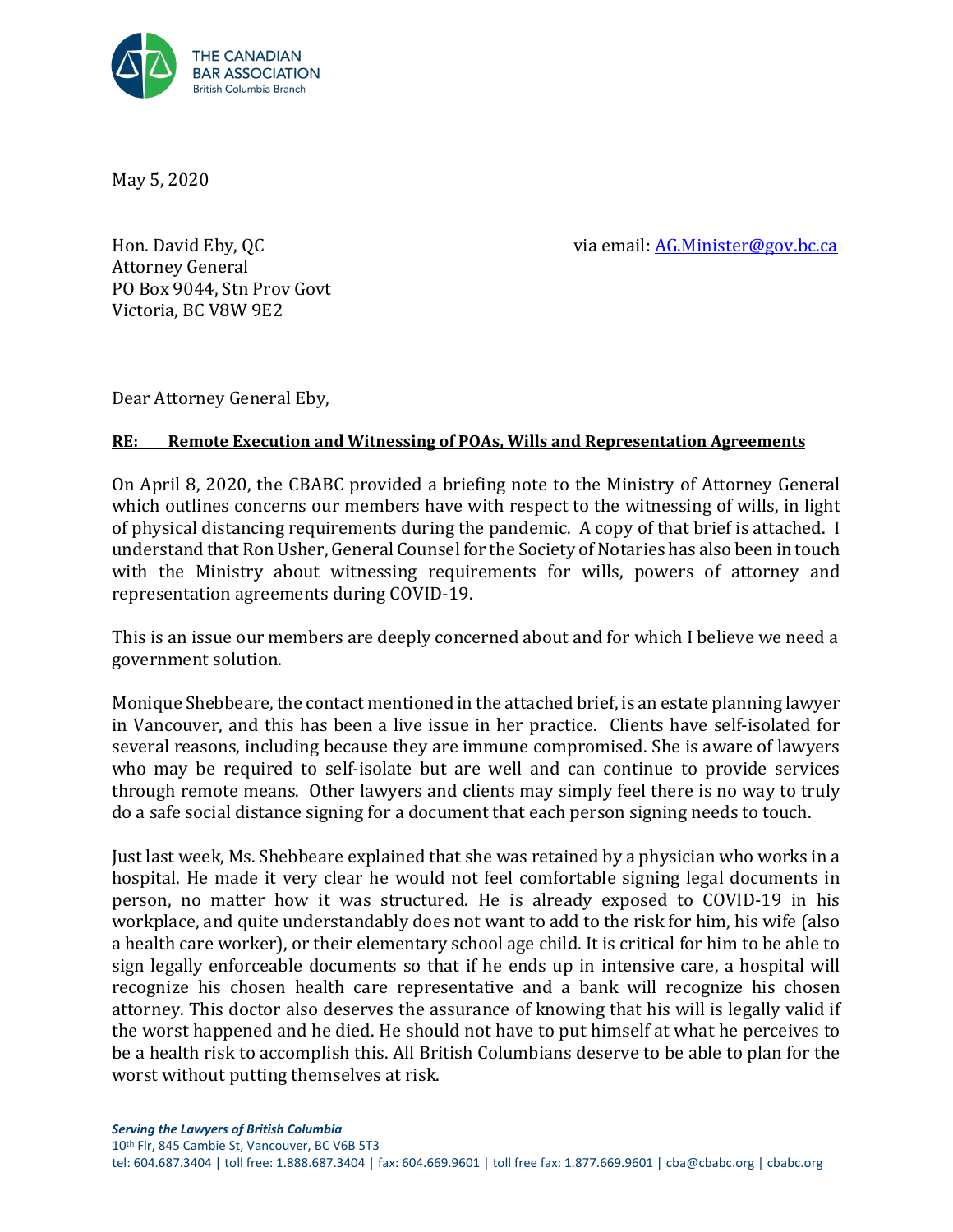

Alison Oxtoby, the other contact person noted on the attached CBABC briefing note and who assists clients in the Okanagan, frequently provides legal services to physicians and nurses, and has mentioned that her health care clients – including those with young families who may not already have estate planning in place at all – are very concerned about meeting in person even at a safe social distance. These clients are also very concerned about continuing to work in such high risk environments without proper estate plans in place.

We need a government solution to this situation in the form of a Ministerial Order under the *Emergency Program Act* to allow remote witnessing of wills, powers of attorney and representation agreements by lawyers and notaries during the COVID-19 outbreak. Ontario, Quebec and Saskatchewan have made such orders and we know that various other Canadian jurisdictions, including Alberta, are working towards similar solutions.

We believe the need is even more urgent for powers of attorney and representation agreements than it is for wills. Whereas for wills, lawyers can attempt to use s. 58 of the *Wills, Estates and Succession Act* to have a will recognized even if it does not meet the technical requirements, no such equivalent exists for powers of attorney and representation agreements. Unlike affidavits or even wills, the main question for powers of attorney and representation agreements is not whether a court will accept them as validly binding, but rather, whether health care professionals (in the case of representation agreements), financial institutions and the Land Titles Office (in the case of powers of attorney) can rely on them. If physical distancing requirements are complied with, this can only be properly accomplished with a government order permitting remote witnessing. The existing solution the Land Titles Office has provided for powers of attorney does not guarantee the attorney will be able to pay the bills at a bank using the same document - which is a more likely scenario than the need to transfer land.

While we do have some means to have videoconference wills accepted in British Columbia (through section 58 of the *Wills, Estates and Succession Act)*, such a solution is costly and uncertain. BC residents should not have to rely on the court's discretion to approve or reject their will after they have passed away, often at significant additional expense to the estate. Individuals should have comfort that they have signed a valid will and that no extraordinary costs will need to be incurred in order to carry out their final wishes.

Ms. Shebbeare states that she has done two video conference signings to date for clients who did not want to wait to sign their documents, with warnings to the clients about potential legality issues and a warning that they must come back to re-sign when it is safe to do so. Keeping in mind that the purpose of witnessing is to ensure that a particular person signed a particular document on a particular date (not to deal with capacity, undue influence, etc., to which lawyers have separate duties to address), she was highly confident that the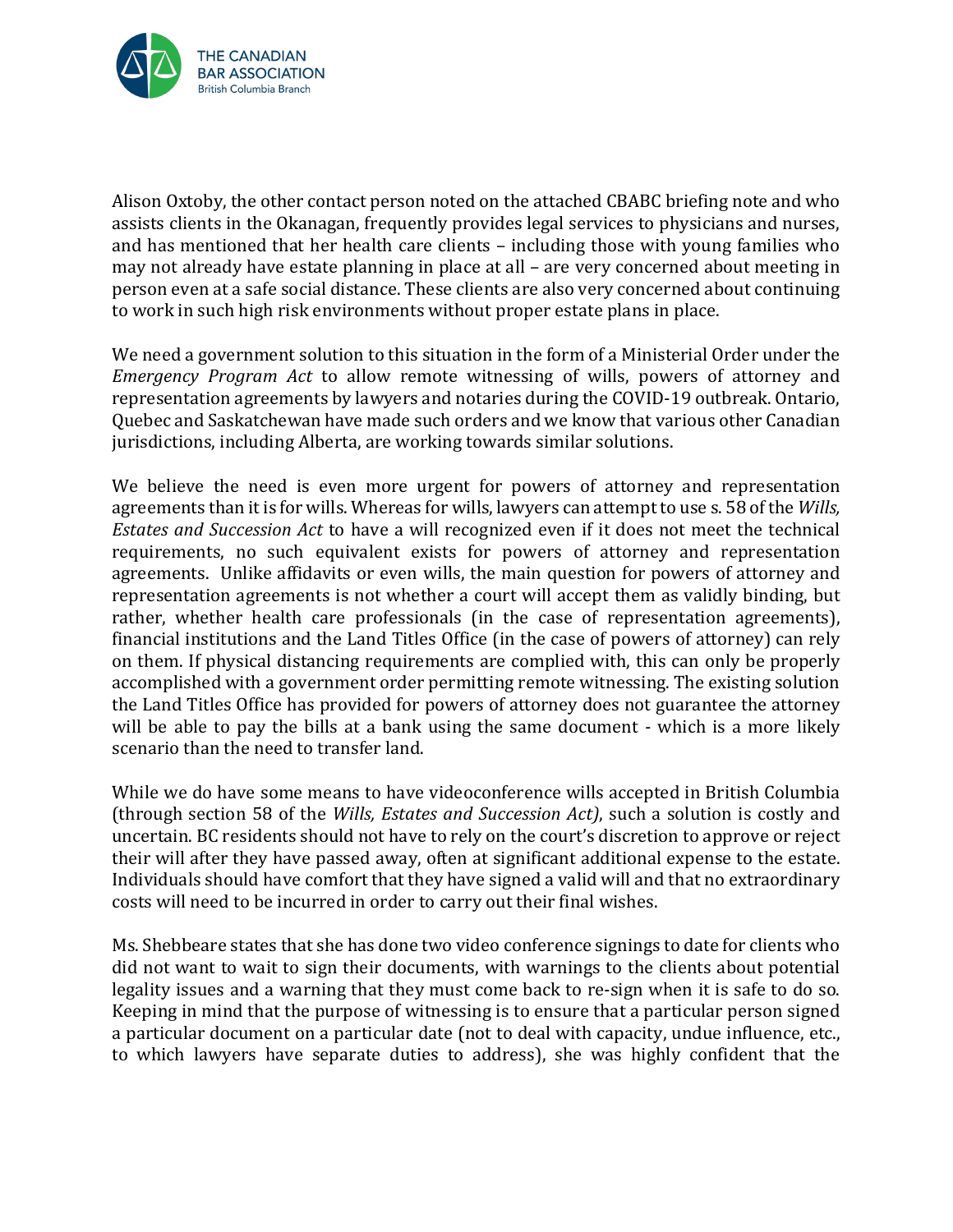

underlying purpose of the witnessing requirements were met (and that the clients had capacity and were acting freely).

The mechanics of video conference signings should be somewhat flexible depending on the circumstances, and we provide some additional thoughts on logistics which I share at the end of this letter. Of course, there will be situations where lawyers or notaries cannot satisfy themselves about identity, the signing, capacity or undue influence, in which case they must not be a witness, remote or otherwise.

These solutions may be ones that to be carried forward into post-COVID-19 legislation to reflect the increased use of technology in our society. When there is a willingness to modernize in this way, the government should change legislation to adapt. For now, CBABC asks that the temporary measures be implemented immediately to address the urgent and important needs of British Columbians.

Sincerely,

Kenneth Armstrong CBABC President 2019-20

cc. Richard Fyfe, Deputy Attorney General Craig Ferris, President, Law Society of British Columbia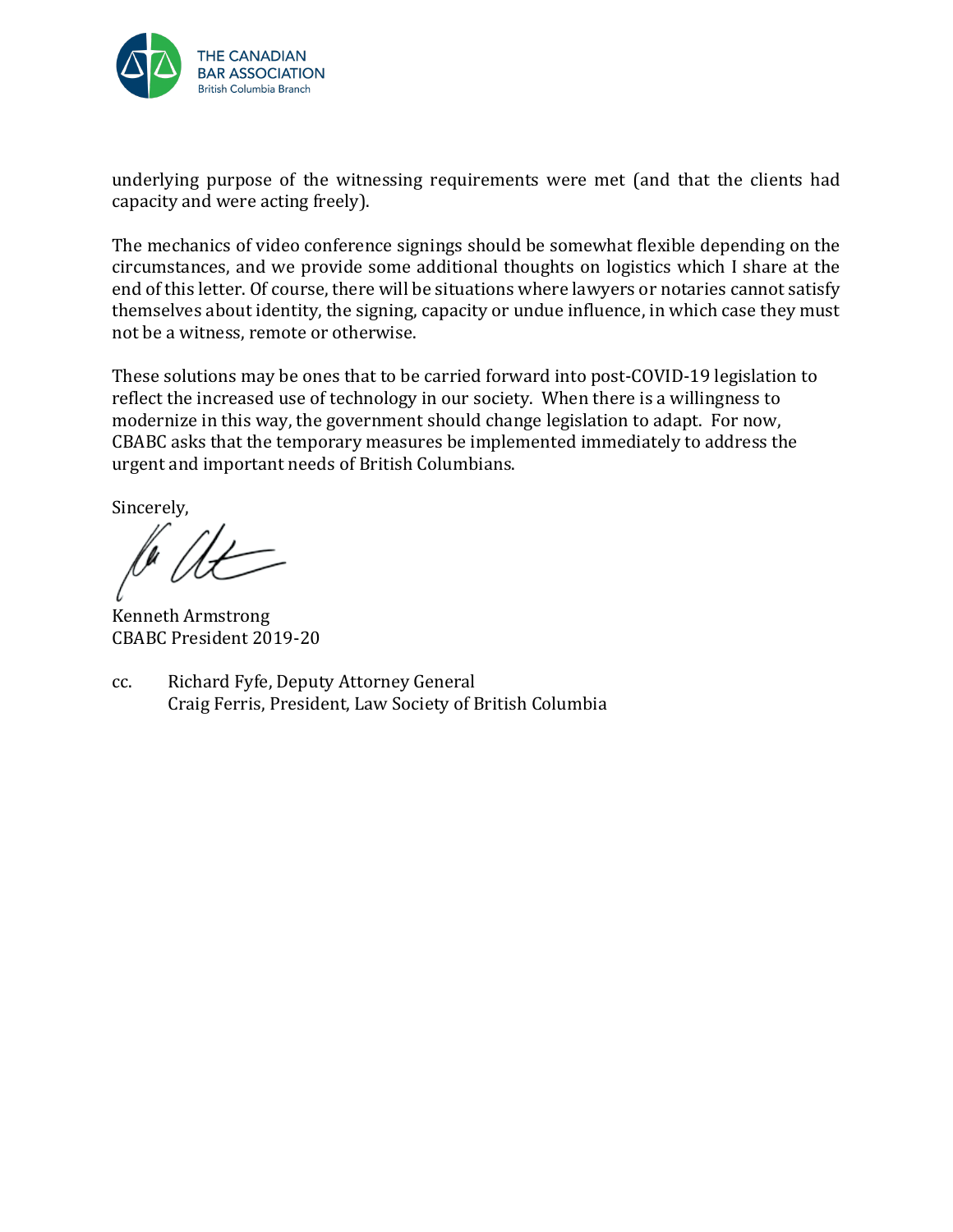

## ADDITIONAL COMMENTS:

Things that should be *required* (perhaps by way of direction from the Law Society and the Society of Notaries):

- The lawyer and clients should be able to see each other at all times. For wills, it is also not difficult to have a second witness (such as an assistant) attend for the signing.
- Identification should be provided at the time by showing it to the lawyer on screen (however, screen capture should not be required as this is not always technically possible – a client can send a copy of the identification before or after the meeting). The lawyer can record the ID number, to meet the existing Law Society client identification and verification requirements.
- Each document should have a special adapted jurat or certification to show it was witnessed via video conference.
- The lawyer or notary must satisfy themselves about the authenticity of the identification, and refuse to witness if they have any concern.

Things that should be more *flexible* (for example if the Law Society and the Society of Notaries are providing additional technical guidance):

- As long as the lawyer has a method to be certain that everyone is signing the same document, the mechanics of this should be flexible.
- For example, the lawyer should not have to do both the review of the content and the signing in the same video session. It may work better to do two sessions – 1. First video meeting to review and finalize the content of the documents (takes up to 2 hours), and 2. Second video meeting to sign (often what would take 15 minutes in the office takes 1-2 hours via video). After the first meeting, send clients a "track changes" copy to review and approve, and then the final signature version.
- If a client has both a printer and a scanner, then it is ideal for the client to sign, then scan their original and send it to the lawyer so that the lawyer can sign a copy of what the client signed. This just adds a level of additional security that they all signed the same document. However, if the client does not have a scanner, pure counterparts should be allowed.
- It would be helpful to have some best practices which lawyers can adapt to the situation.
- We note that the Society of Notaries recommends allowing electronic signatures at this time, which may be a consideration.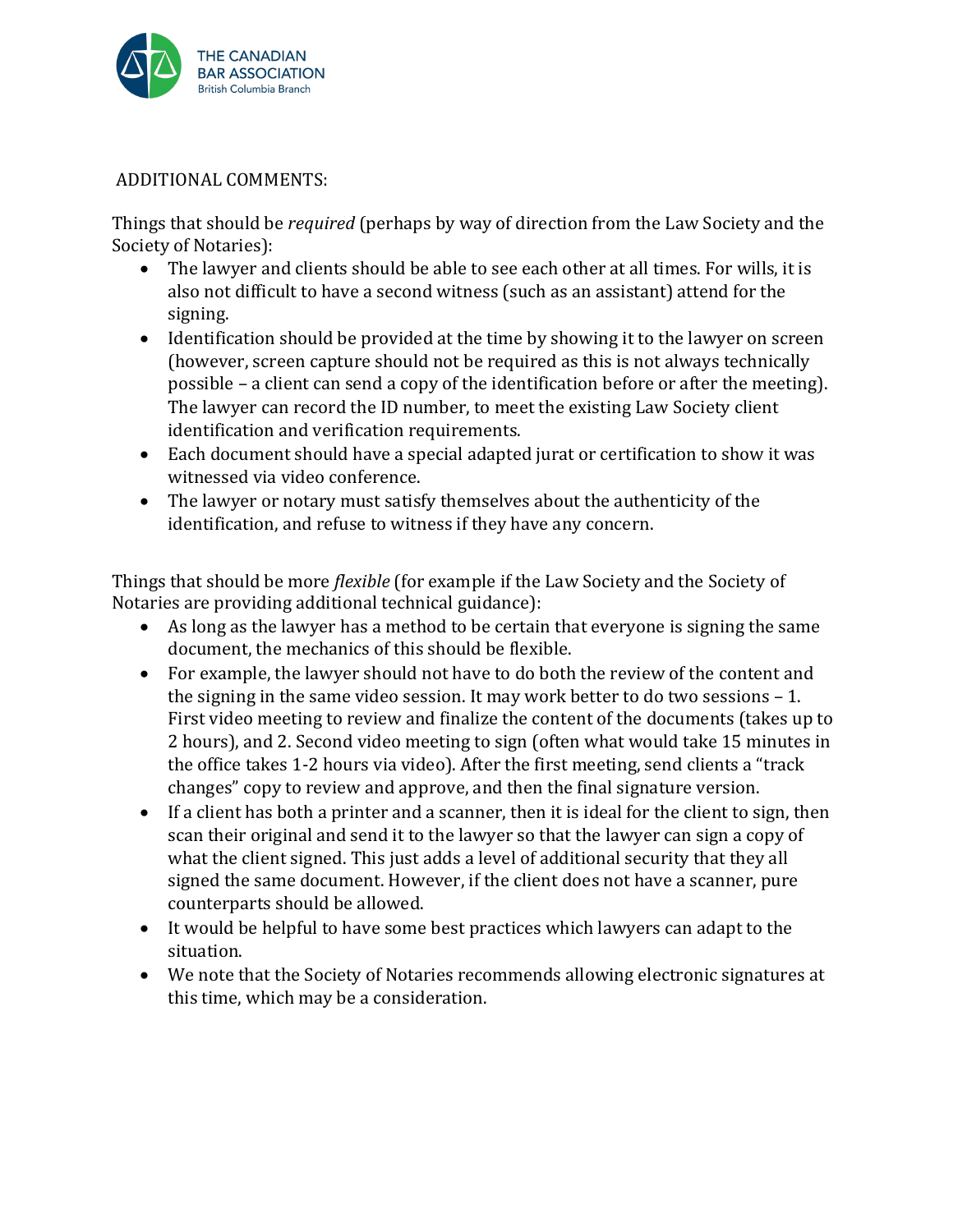

### **CBABC BRIEFING NOTE**

# **WITNESSING REQUIREMENTS FOR WILLS**

April 8, 2020

### **PURPOSE**

This briefing note provides for the BC Supreme Court to temporarily allow witnessing of wills by use of video technology as a result of the COVID-19 pandemic health emergency.

### **BACKGROUND**

Section 37(1) of the *Wills, Estates and Succession Act*, R.S.B.C. 2009, c. 13 ("WESA") lists the formal requirements for a valid will:

- 1. will must be in writing,
- 2. signed by the will-maker or by another person in the will-maker's presence and by the will-maker's direction,
- 3. the will-maker must make or acknowledge the signature in the presence of two or more witnesses who are both present at the same time, and
- 4. Two or more of the witnesses must sign the will in the presence of the will-maker.

Section 37(2) allows a will that does not comply with section 37(1) to be made valid if the Supreme Court of British Columbia (BCSC) orders it to be effective as a will under the curative provision in section 58 of WESA.

Limited exceptions from these witnesses requirements are available for armed forces members on active service are permitted by section 38 of WESA.

Rule 25-14(8) of the Supreme Court Civil Rules (B.C. Reg. 168/2009) allows the court, on its own motion, to give directions concerning the procedure to be followed in any matter under Part 25 (Estates).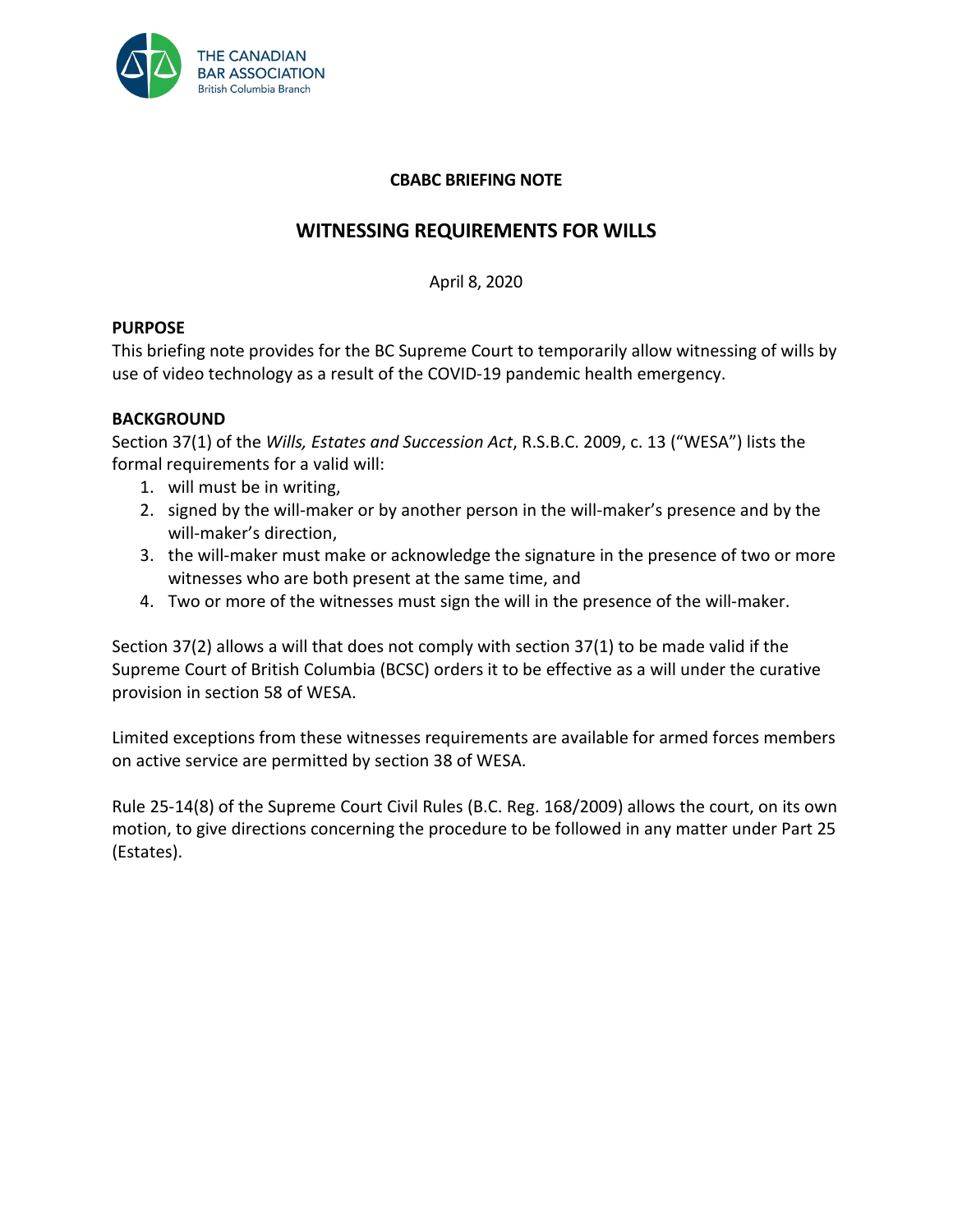

#### **BACKGROUND: JURISDICTIONS OUTSIDE BC**

To date, Ontario is the only jurisdiction in Canada permitting witnessing of wills and powers of attorney using video technology during COVID-19.[1](#page-5-0) The Law Society of Ontario has provided guidance for Ontario lawyers who choose to use video technology to witness wills and powers of attorney.<sup>[2](#page-5-1)</sup>

We understand that the governments of New Brunswick and Manitoba are in the process of moving in the same direction as Ontario to permit use of video technology to witness wills.

On March 26, 2020, the Government of Saskatchewan enacted regulations permitting virtual commissioning for execution of land titles and enduring powers of attorney during COVID-19.[3](#page-5-2) None of these Saskatchewan regulations apply to witnessing of wills by use of video technology.[4](#page-5-3)

In Nova Scotia, the Nova Scotia Barristers' Society (NSBS) advised its lawyers in Nova Scotia that the NSBS does not generally recommend that lawyers employ videoconferencing for the execution of wills or other estate documents for the duration of COVID-19.<sup>[5](#page-5-4)</sup> The NSBS provides these guidelines for lawyers:

However, in the circumstances and as a last resort to avoid personal contact, videoconferencing can be employed to assist clients in securing these important documents.

You must assess whether your client has capacity. You must assess whether there is a risk that the client may be subject to undue influence or duress. If there is such a risk, consider if you are able to assist the client at this time without meeting in person. Further, you must confirm your client's understanding about the documents they are

<span id="page-5-0"></span><sup>1</sup> Se[e https://www.ontario.ca/laws/regulation/200129.](https://www.ontario.ca/laws/regulation/200129)

<span id="page-5-1"></span><sup>2</sup> Se[e FAQ](https://lso.ca/news-events/news/corporate-statement-re-covid-19#in-the-context-of-covid-19-and-as-a-result-of-the-emergency-order-in-council-dated-april-7-2020-h-5) (accessed April 8, 2020).

<span id="page-5-2"></span><sup>3</sup> See *[The Land Titles \(Public Emergencies\) Amendment Regulations, 2020](https://publications.saskatchewan.ca/#/products/104559)* (impacting *[The Land Titles Regulations,](https://pubsaskdev.blob.core.windows.net/pubsask-prod/2133/L5-1R1.PDF)  [2001](https://pubsaskdev.blob.core.windows.net/pubsask-prod/2133/L5-1R1.PDF)*), *[The Electronic Information and Documents \(Public Emergencies\) Regulations](https://publications.saskatchewan.ca/#/products/104562)* (impacting *[The Electronic](https://publications.saskatchewan.ca/api/v1/products/89941/formats/106768/download)  [Information and Documents Act, 2000](https://publications.saskatchewan.ca/api/v1/products/89941/formats/106768/download)*), [Q&A from the Ministry of Justice](https://www.lawsociety.sk.ca/media/395852/2020-03-24-eid-regs-qa-for-lss.pdf) and *[The Powers of Attorney \(Public](https://publications.saskatchewan.ca/#/products/104561)  [Emergencies\) Regulations](https://publications.saskatchewan.ca/#/products/104561)* (impacting *[The Powers of Attorney Act, 2002](https://pubsaskdev.blob.core.windows.net/pubsask-prod/1162/p20-3.pdf)*)[, Q&A from the Ministry of Justice.](https://www.lawsociety.sk.ca/media/395846/2020-03-24-poa-regs-qa-for-lss.pdf)

<span id="page-5-3"></span><sup>4</sup> Section 4(1)(a) of *The Electronic Information and Documents Act, 2000*, S.S. 2000, c. E-7.223 provides that Part II (Electronic Transactions) of the Act, that impacts the new Saskatchewan regulations, do not apply to wills.

<span id="page-5-4"></span><sup>5</sup> Se[e Virtual Documentation FAQ](https://nsbs.org/covid-19-questions/) (accessed April 2, 2020).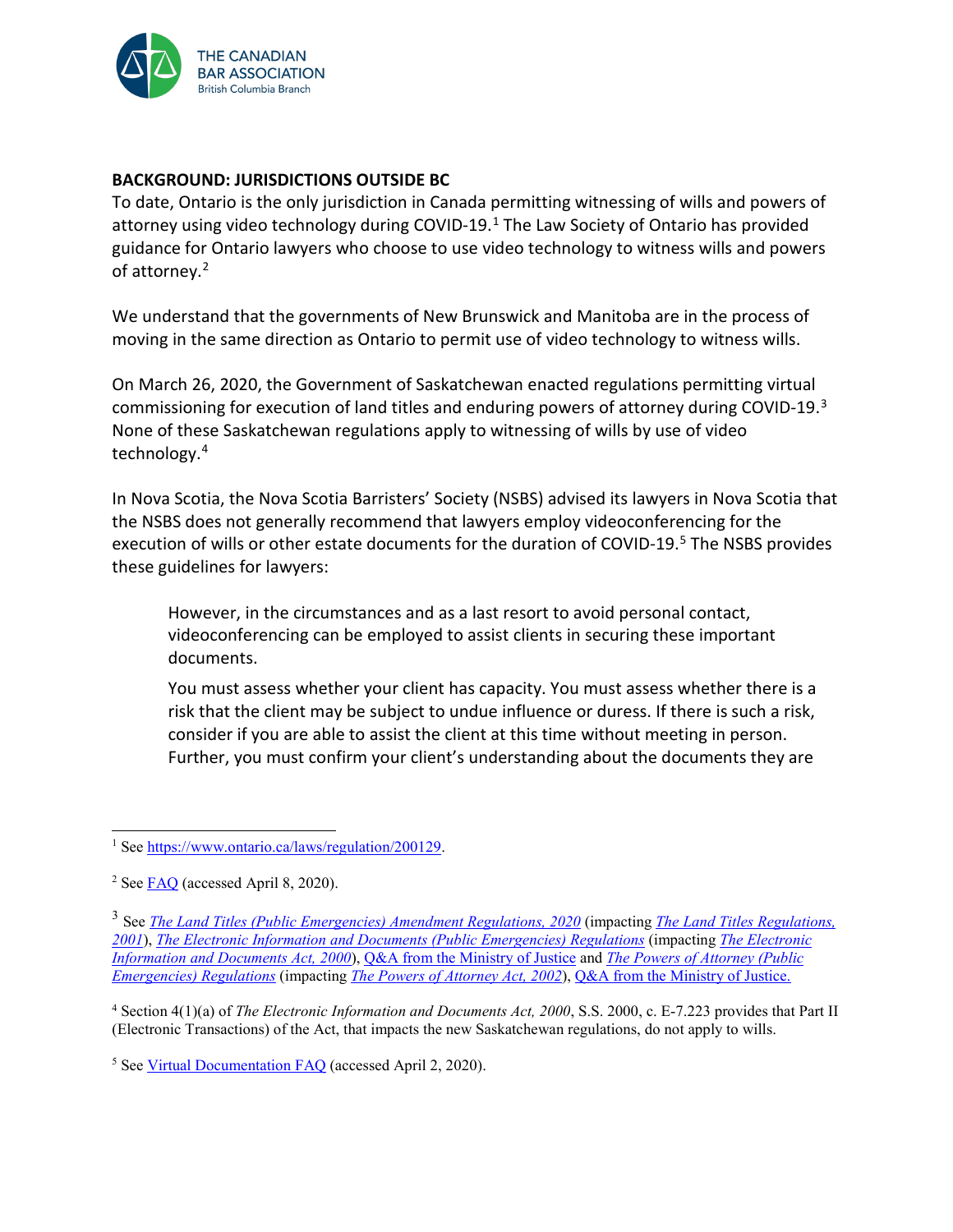

executing and provide adequate opportunity for them to ask questions during the video conference. With regard to capacity, see our FAQ on capacity above.

The Society encourages lawyers who employ videoconference to provide a written direction to clients recommending that the clients come into the lawyer's office to reexecute the documents in person once the public health recommendations for isolation have been lifted.

Clients must also be advised that a court or other agency may not accept documents executed via videoconference.

After the videoconference lawyers should do a contemporaneous memo to file confirming their opinion that the client had capacity, was not under duress, had sufficient understanding, etc. It may also be prudent to do the reporting letter to the client at that time as well.<sup>[6](#page-6-0)</sup>

### **REQUIREMENT FOR PHYSICAL PRESENCE OF WITNESSES TO WILLS**

The word "presence" is not defined in section 37(1) of WESA.

Estate lawyers in BC have generally interpreted "presence" as requiring the physical presence of the will-maker and witnesses given the prohibition on using video technology as a result of Mr. Justice Drost's decision in *First Canadian Title Company Limited v. The Law Society of British Columbia*, [2004 BCSC 197](https://www.bccourts.ca/jdb-txt/SC/04/01/2004BCSC0197err1.htm) (FCT). In FCT, Justice Drost held that requirements for the witnessing of instruments under the *Land Title Act* cannot be complied with using interactive videoconferencing, because of the difficulty in properly verifying the identity of the transferor through videoconference and due to the risk of fraud.

<span id="page-6-0"></span>The BC Legislature could amend section 37(1) of WESA to clarify that "presence" includes a virtual presence permitting wills to be witnessed using video technology. Currently, that option is not available. On March 23, 2020, the BC Legislature adjourned itself until further notice because of COVID-19.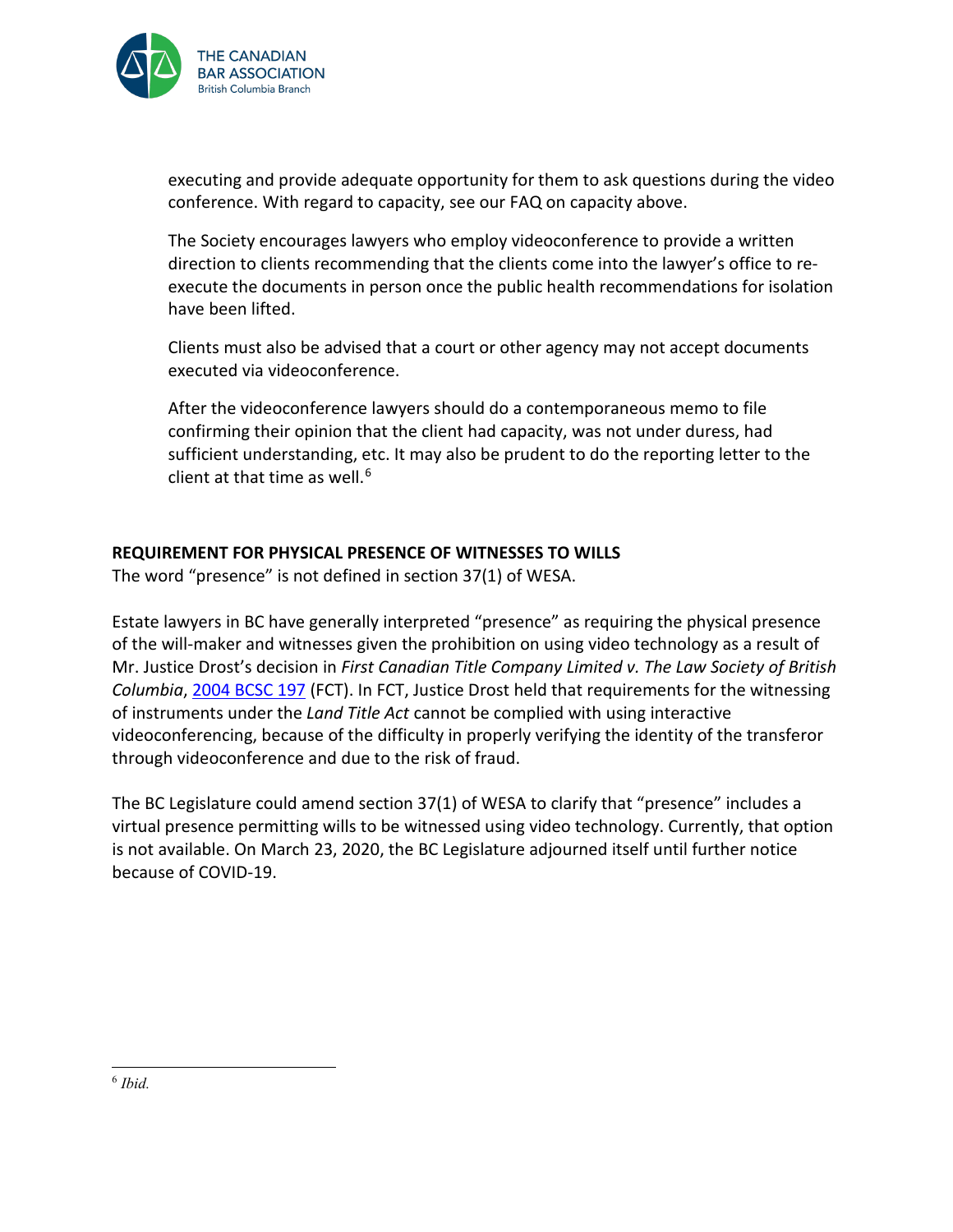

#### **ACCOMMODATION MADE DUE TO COVID-19 FOR COMMISSIONING OF AFFIDAVITS**

Notwithstanding FCT, in the past few weeks, accommodations have been made permitting the use of video technology for commissioning of affidavits as a result of the COVID-19.

#### *BC Courts*

On March 27, 2020, the Chief Justice of the BCSC issued a revised [Notice to the Profession, the](https://www.bccourts.ca/supreme_court/documents/Notice%20to%20the%20Public%20Re%20Affidavits%20-%20SC%20-%20March%2027%202020.pdf)  [Public and the Media](https://www.bccourts.ca/supreme_court/documents/Notice%20to%20the%20Public%20Re%20Affidavits%20-%20SC%20-%20March%2027%202020.pdf) (Notice) that:

During the COVID-19 pandemic, some accommodation must be made for the commissioning of affidavits in circumstances where it is not possible or medically unsafe for the deponent to physically attend before the commissioner. Examples might include deponents who are unable to leave their residences, are not permitted to receive visitors or for those who are required to self quarantine.

The Notice provides that affidavits may be sworn using video technology as long as the deponent and commissioner, as the case may be, comply with 9 detailed conditions. The Notice is "subject always to the discretion of the Courts to apply the best evidence requirements to their use." The BC Court of Appeal and Provincial Court have issued similar Notices.

On March 26, 2020, the Law Society of BC issued a [statement](https://www.lawsociety.bc.ca/about-us/news-and-publications/news/2020/covid-19-update-march-26,-2020/) that, where lawyers reasonably determine that virtual commissioning of an affidavit is required and where lawyers follow the procedure in the Notices, the Law Society considers the requirement set out in Appendix A 1(a) of the Code of Professional Conduct, that the deponent be physically present before the lawyer, to be met.

#### *Land Title and Survey Authority*

On March 31, 2020, the Land Title and Survey Authority, with the approval of the Law Society, issued [Practice Bulletin 01-20 Process for Remote Witnessing of Affidavits for use in Land Title](https://ltsa.ca/sites/default/files/PB%2001-20%20Process%20for%20Remote%20Witnessing%20of%20Affidavits%20for%20use%20in%20Land%20Title%20Applications.pdf)  [Applications](https://ltsa.ca/sites/default/files/PB%2001-20%20Process%20for%20Remote%20Witnessing%20of%20Affidavits%20for%20use%20in%20Land%20Title%20Applications.pdf) (revised April 6, 2020), in effect immediately and in effect temporarily during COVID-19. This Practice Bulletin incorporates detailed conditions that lawyers and notaries must observe; these conditions are similar to the requirements listed in the court Notices.

#### **NEED FOR ACCOMMODATION DUE TO COVID-19 FOR WITNESSES OF WILLS**

Similar to virtual commissioning for affidavits, there is a pressing need for accommodation from the physical presence requirements for witnesses of wills in order to keep British Columbians safe from COVID-19.

Making this accommodation would develop a clear process by which clients and lawyers could be assured that they are attending to their clients' need to enter into a valid, properly executed will in a clear and safe manner. While section 58 of WESA is available to cure any deficiencies in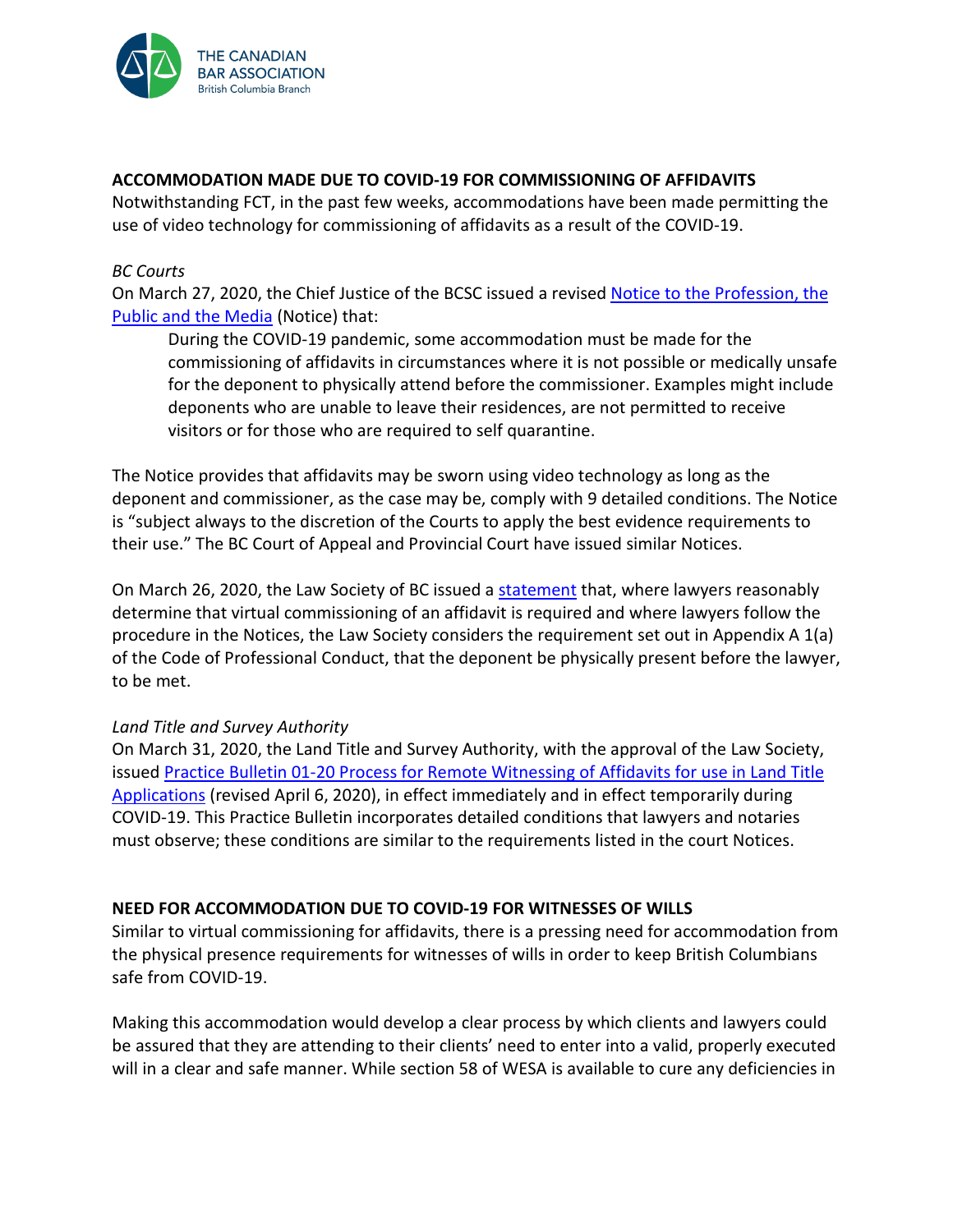

witnesses, most clients would prefer to know their will has been validly executed, and not require a further court application at some future date to determine validity. Also, a court application adds uncertainty and cost. As well, this accommodation would eliminate the need for in person meetings and so eliminate the potentially dangerous situation created by the need for in-person witnessing. Put another way, it would allow the lawyers involved to fulfil their professional obligations to their clients in a manner consistent with the need to socially distance while fulfilling those professional obligations.

In recent days, many CBABC members have reported that they have been contacted by their clients who want to create wills that can be witnessed using video technology. Clients who are seniors are telling our CBABC members that seniors feel vulnerable and concerned about being exposed to COVID-19. At the same time, seniors are also worried that they will die without having had the chance to update their estate planning.

Similarly, during COVID-19, BC residents returning to BC are required by federal law to selfquarantine.[7](#page-8-0) To ensure safety, they are not able to have 2 witnesses in their presence to witness their wills.

The COVID-19 law also requires reducing close contact with other workers by maintaining a 2 metre separation. <sup>[8](#page-8-1)</sup> Our CBABC members tells us that many of them have either closed their law firms or greatly reduced public access to their law firms in order to censure safety of their lawyers, staff and client and to comply with the COVID-19 law. A majority of CBABC members and their now staff work from home. The current situation makes the normal witnessing of wills in person at law firms impossible.

As well, residents of long-term care facilities that do not allow visitors have had their access to lawyers restricted. How does a resident comply with the rule for 2 witnesses in her presence, when witnesses are not able to personally attend to the resident due to COVID-19? How does that resident, her lawyer and the witnesses manage the actual will safely when the very paper the will is written on may contain COVID-19 and infect those that physically touch the will?

A number of First Nations across BC have declared states of emergency and restricted access to their communities in order to preserve their health and safety because of COVID-19. Many of these communities are in remote regions of BC. While many of these communities have access to the Internet and could employ video technology to witness wills, their remoteness and

<span id="page-8-0"></span> <sup>7</sup> See [Minimizing the Risk of Exposure to COVID-19 in Canada Order \(Mandatory Isolation\)](https://orders-in-council.canada.ca/attachment.php?attach=38989&lang=en) (March 25, 2020).

<span id="page-8-1"></span><sup>8</sup> Se[e March 17, 2020 Order.](https://www2.gov.bc.ca/assets/gov/health/about-bc-s-health-care-system/office-of-the-provincial-health-officer/reports-publications/covid-19-pho-class-order-travellers.pdf)